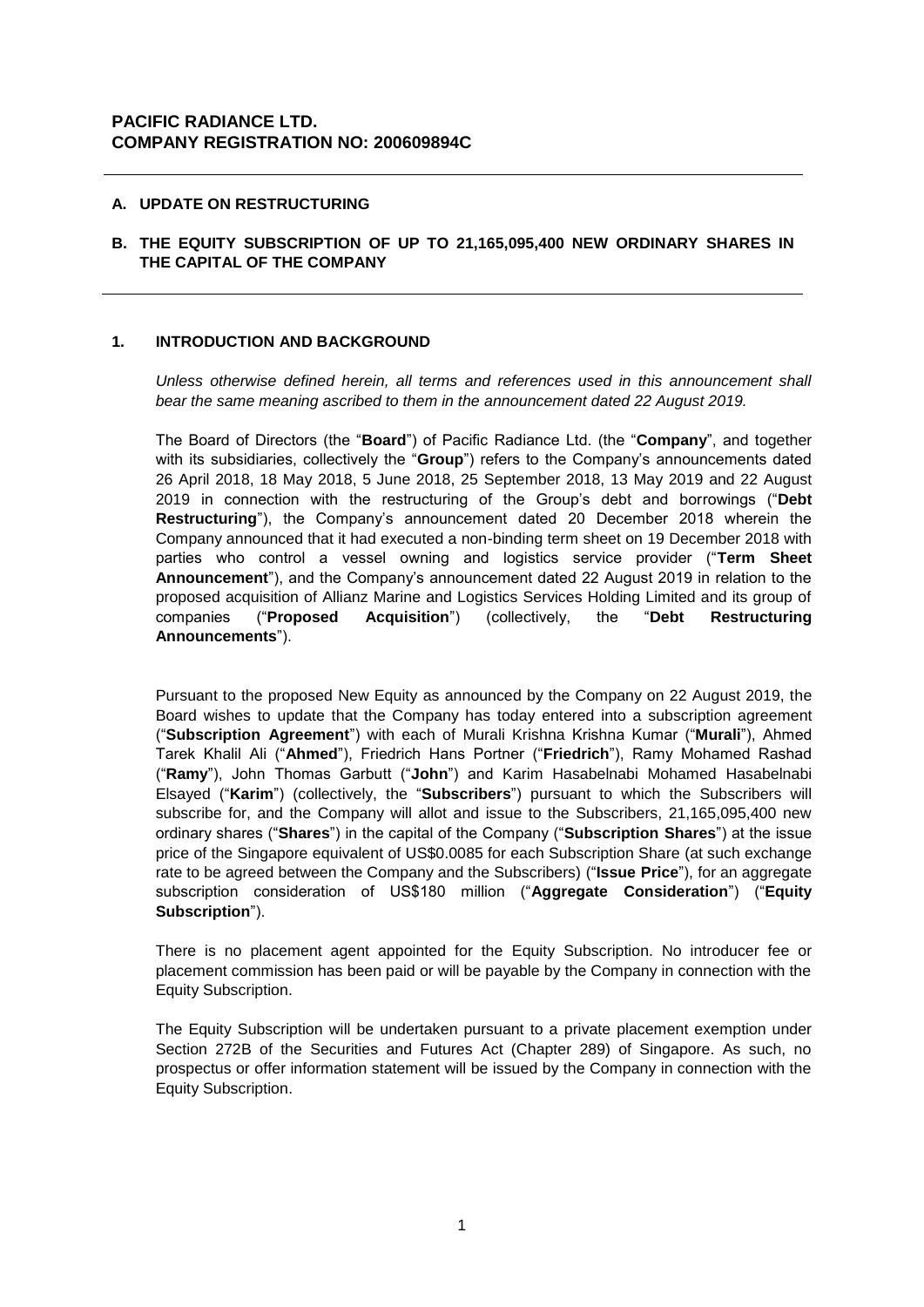### **2. INFORMATION ON THE SUBSCRIBERS**

*Shareholders should note that the information relating to the Subscribers in this announcement*  was provided by the Subscribers. In respect of such information, the Company and the *directors of the Company have not independently verified the accuracy and correctness of the same. The sole responsibility of the Company is only limited to the proper extraction and reproduction herein in the context that the information is being disclosed in this announcement.*

The Subscribers are Murali, Ahmed, Friedrich, Ramy, John and Karim, and each of them are shareholders of Allianz Marine Logistics Services Holding Ltd ("**AMLS**", and together with its subsidiaries, the "**AMLS Group**"). AMLS is a company incorporated in the UAE, and is the holding company of some 22 subsidiaries and associated companies of the AMLS Group. These associated companies include joint ventures with the Group. The AMLS Group is headquartered in Abu Dhabi and its operations cover the wider Gulf Cooperation Council region, India and Egypt. The AMLS Group is also in the same core business of owning and chartering offshore support vessels as the Company and in addition, it is also involved in the provision of offshore marine logistics services.

The current shareholding of AMLS and the role of each of the Subscribers in relation to the AMLS Group are as follows:

 $(i)$  Ahmed – 74.44%

Ahmed is the General Manager cum Commercial Manager of one of the operating subsidiaries of the AMLS Group. Ahmed is involved in the day-to-day management of the AMLS Group and is the main commercial driving force behind the rapid growth of the AMLS Group.

(ii) Murali – 22.06%

Murali founded the AMLS Group. Murali is a Director of AMLS but does not participate actively in the day-to-day management of the AMLS Group;

 $(iii)$  Friedrich – 1.50%

Friedrich is the General Manager of one of the operating subsidiaries of the AMLS Group, Allianz Gulf Oil Fields Services LLC;

 $(iv)$  Ramy – 0.50%

Ramy is the Key Account Director of the AMLS Group;

(v) John – 1.00%

John is the Logistics Director of the AMLS Group; and

(vi) Karim – 0.50%

Karim is the Operations Manager of the AMLS Group,

#### (the "**Relative Proportion**").

The Subscribers were introduced to the Company in the normal course of business dealings and networking. As of the date of this announcement, the Subscribers do not have any shareholdings in the Company.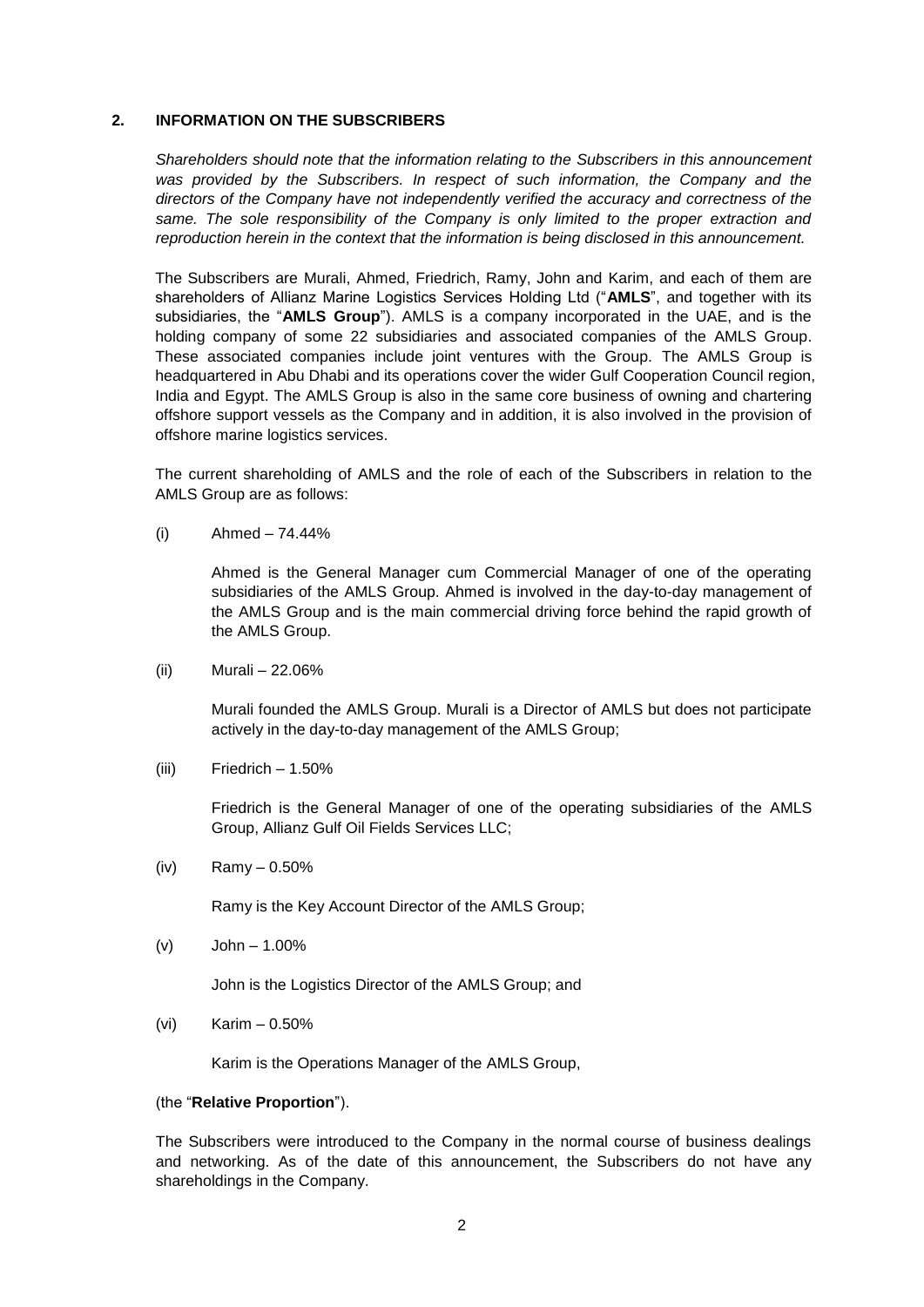## **3. ALLOCATION OF SUBSCRIPTION SHARES**

The Subscription Shares shall be allotted and issued to the Subscribers in accordance with the Relative Proportion, a breakdown of which is as follows:

| No.   | <b>Name of Subscriber</b>  | <b>No of Subscription</b> | <b>Subscription</b>  | % Subscription in |
|-------|----------------------------|---------------------------|----------------------|-------------------|
|       |                            | <b>Shares</b>             | <b>Consideration</b> | the Company $(1)$ |
|       |                            |                           | (US\$)               |                   |
| 1.(a) | Ahmed                      | 12,642,783,000            | 107,521,412.00       | 40.62             |
|       |                            |                           |                      |                   |
| 1.(b) | <b>Subscription Shares</b> | 3,112,514,000             | 26,470,587.81        | 10.00             |
|       | to be placed out by        |                           |                      |                   |
|       | Ahmed                      |                           |                      |                   |
|       |                            |                           |                      |                   |
| 2.(a) | Murali                     | 3,703,891,700             | 31,500,000.08        | 11.90             |
|       |                            |                           |                      |                   |
| 2.(b) | Subscription Shares        | 965,128,300               | 8,207,999.58         | 3.10              |
|       | to be placed out by        |                           |                      |                   |
|       | Murali                     |                           |                      |                   |
|       |                            |                           |                      |                   |
| 3.    | Friedrich                  | 317,476,400               | 2,699,999.74         | 1.02              |
|       |                            |                           |                      |                   |
| 4.    | Ramy                       | 105,825,500               | 900,000.20           | 0.34              |
|       |                            |                           |                      |                   |
| 5.    | John                       | 211,651,000               | 1,800,000.39         | 0.68              |
|       |                            |                           |                      |                   |
| 6.    | Karim                      | 105,825,500               | 900,000.20           | 0.34              |
|       |                            |                           |                      |                   |
|       | <b>Total</b>               | 21,165,095,400            | 180,000,000.00       | 68.00             |
|       |                            |                           |                      |                   |

Note:

(1) The percentage subscription in the Company assumes that all warrants or other forms of equity options issued to the Financier (if any) are exercised on completion of the Debt Restructuring Transactions. Percentage subscription in the Company set out above does not take into account the 50,000,000 warrants to be issued to the holders of the S\$100,000,000 4.30% notes due 2019 comprised in Series 001 issued by the Company.

# **4. RATIONALE AND USE OF PROCEEDS**

4.1 The Equity Subscription is part of the New Equity and Debt Restructuring Plan of the Company. As announced by the Company on 22 August 2019, the proceeds from the New Equity and the New Debt will be used to finance the Proposed Acquisition, repay existing indebtedness, including the bank debt of the Group, to complete the Notes restructuring and for general corporate and working capital purposes.

## **5. PRINCIPAL TERMS OF THE SUBSCRIPTION AGREEMENT**

Based on the Subscription Agreement, the principal terms of the Equity Subscription are as follows: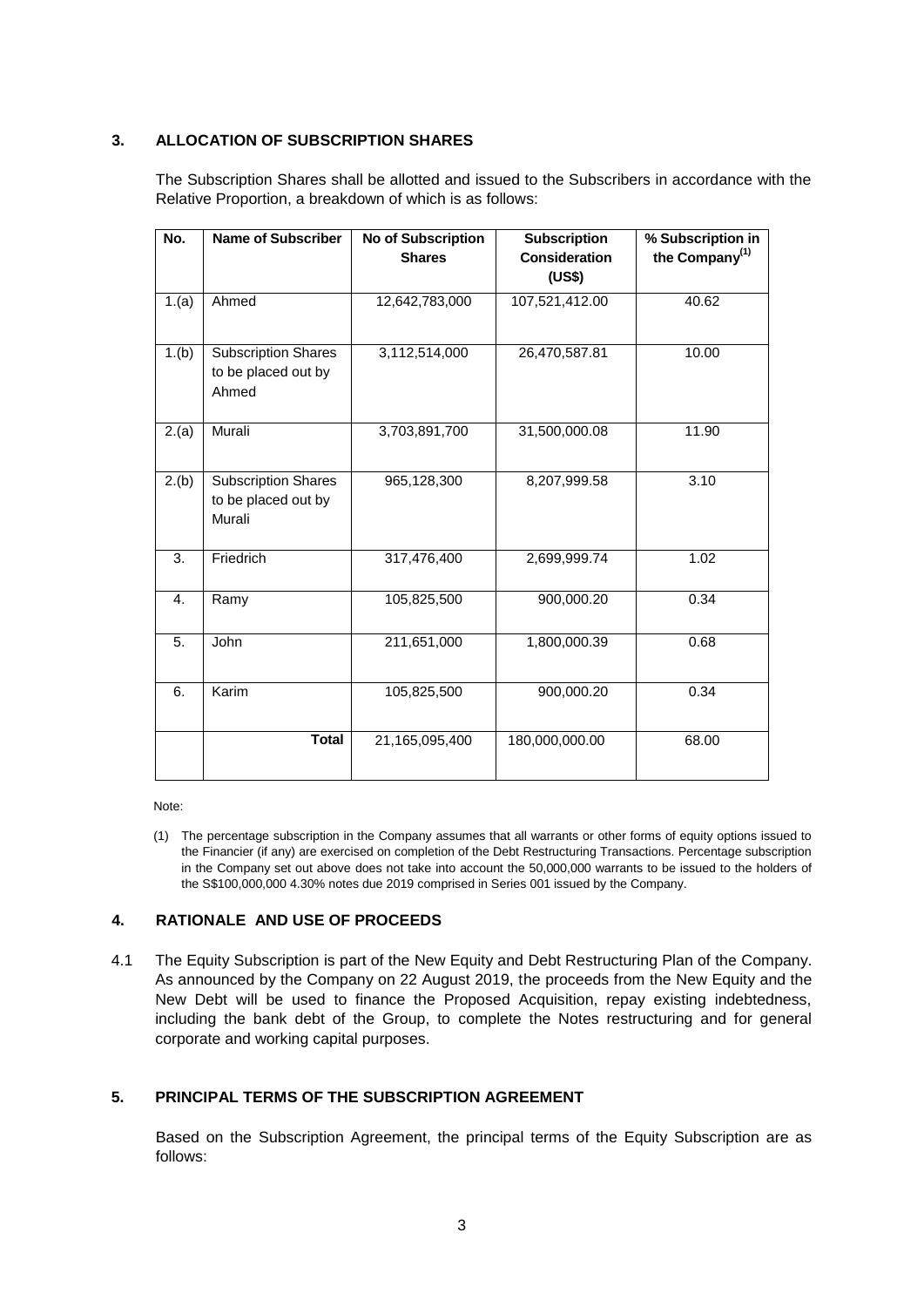## 5.1 **Equity Subscription**

Subject to the terms and conditions of the Subscription Agreement, the Company agrees to allot and issue and each of the Subscribers agrees to subscribe and pay for their Relative Proportion of the Subscription Shares at the Issue Price. The Aggregate Consideration shall be payable on Completion by the Subscribers in accordance with the terms and conditions of the Subscription Agreement.

## 5.2 **Conditions Precedent**

Completion of the Equity Subscription shall be conditional upon, *inter alia*, the following being fulfilled:

- (a) the Singapore Exchange Securities Trading Limited ("**SGX-ST**") issuing an approval-inprinciple in respect of the listing and quotation of the Subscription Shares and such approval-in-principle not having been revoked or amended and, where such approval-inprinciple is subject to conditions (which are not normally imposed by the SGX-ST for a transaction of a similar nature), to the extent that any conditions for the listing and quotation of the Subscription Shares on the Mainboard are required to be fulfilled, on or before five (5) business days (which is a business day in the UAE and in Singapore) after the conditions precedent in this paragraph 5.2 have been fulfilled, or waived (as the case may be), or such other date as the Company and the Subscribers may mutually agree in writing ("**Completion Date**"), they are so fulfilled;
- (b) the allotment, issue and subscription of the Subscription Shares not being prohibited by any statute, order, rule, regulation, directive or request whether existing or promulgated or issued after the date of the Subscription Agreement by any legislative, executive or regulatory body or authority of Singapore or elsewhere, which is applicable to the Company and/or the Subscribers;
- (c) the execution by the Company and the Financier of definitive agreements by which the Financier grants the Company the Credit Facilities for utilisation to complete the Proposed Acquisition as part of the Debt Restructuring Transactions (which includes debt relating to the vessels as set out in  $S$ chedule  $7$  of the Subscription Agreement) (as defined in the Subscription Agreement) where the resultant shareholding of the Company on completion of the Debt Restructuring Transactionsshall be as set out in Schedule 5 of the Subscription Agreement provided that the final amount due to the lenders pursuant to the bilateral agreements and the scheme of arrangement shall be about US\$175.6 million;
- (d) approval from the Shareholders has been obtained at an extraordinary general meeting convened by the Company and the board of directors of the Company for the allotment and issuance of the Subscription Shares;
- (e) the whitewash resolution for the waiver of the rights of Shareholders to receive a mandatory take-over offer from the Subscribers ("**Whitewash Resolution**") having been passed by the Shareholders (who are independent of the Subscribers) at an extraordinary general meeting to be convened by the Company in connection with the allotment and issue of the Subscription Shares under Rule 14 of the Code;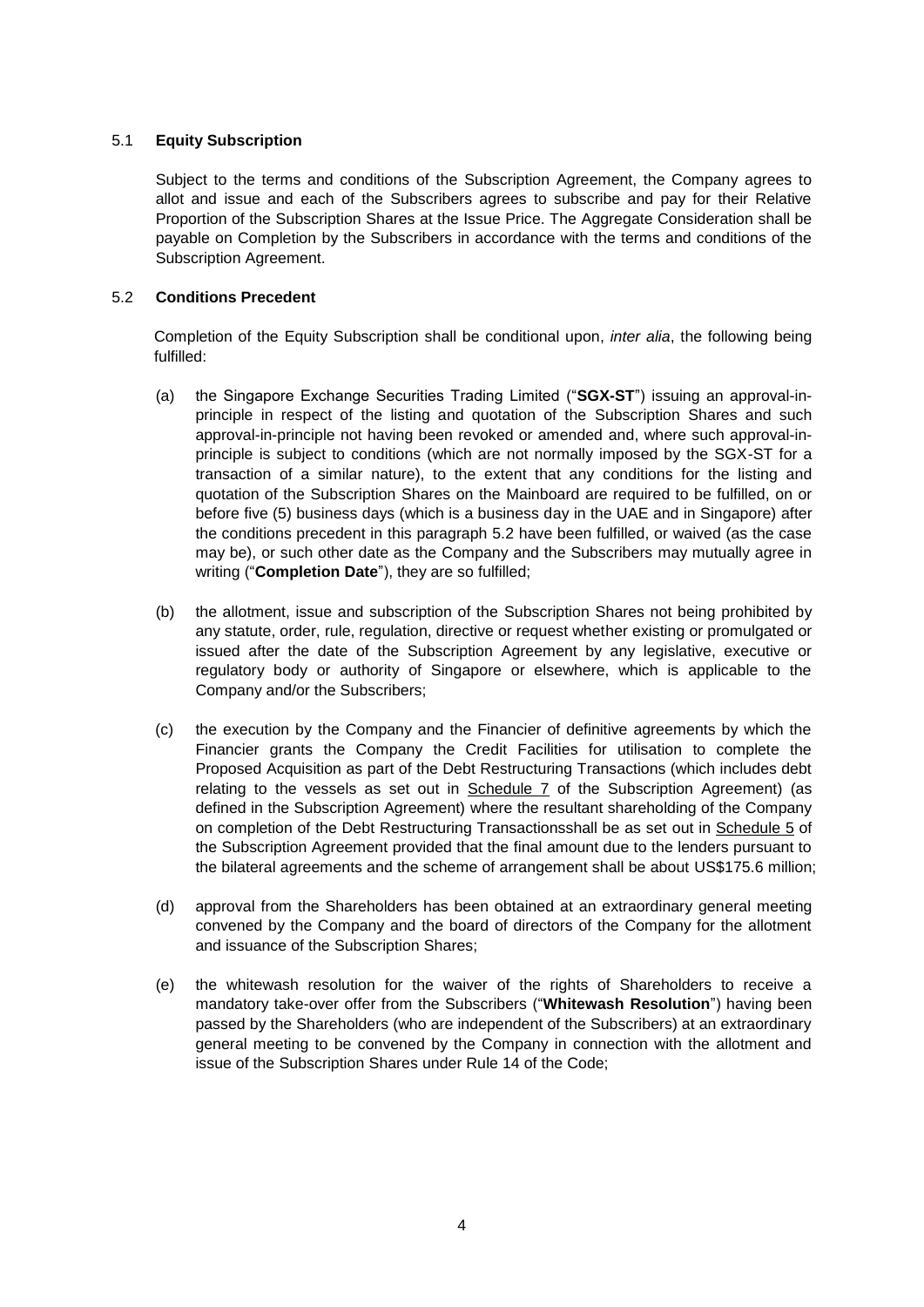- (f) the representations and warranties of the Company and the Subscribers in the Subscription Agreement being true, accurate and correct in all respects as if made on the Completion Date, with reference to the then existing circumstances and the Company and the Subscribers having performed in all respects their obligations herein to be performed on or before the Completion Date;
- (g) the delivery of the disclosure letter (if any) and updated disclosure letter (if any) to the Subscribers;
- (h) completion of the Proposed Acquisition in accordance with its terms;
- (i) the placement of at least 10% of the enlarged issued and paid-up share capital of the Company held by Ahmed; and
- (j) the placement of at least 3.1% of the enlarged issued and paid-up share capital of the Company held by Murali.

### 5.3 **Whitewash Waiver**

Each of the Subscribers further undertakes to and with the Company that he has or will as soon as reasonably practicable after execution of the Subscription Agreement, make such submissions or procure the making of such submissions to the Securities Industry Council to obtain a waiver from making a mandatory offer under Rule 14 of the Code arising from the issuance and allotment of Subscription Shares under the Subscription Agreement if required and for such other rulings and confirmations as may be necessary or desirable for the Company and the relevant parties to implement and complete the transactions contemplated by the Subscription Agreement.

The Company undertakes with the Subscribers that it shall appoint an independent financial adviser to advise its independent shareholders on the Whitewash Resolution.

#### 5.4 **Joint Management of the Company**

Following completion of the Subscription Shares pursuant to the Subscription Agreement ("**Completion**"), the Company and the Subscribers undertake that each of Ahmed, the Existing Controlling Shareholders (as a group) and the Financier shall be entitled to nominate and appoint the same number of directors to the board of the Company (i.e. 1 director each), and that the nominees of Ahmed and the Existing Controlling Shareholders (as a group) shall be entitled to serve in an executive capacity as directors and executive officers of the Company, while the nominee of the Financier shall be entitled to serve in a non-executive capacity as a director, in each case in accordance with the management organisation chart set out in Schedule 4 of the Subscription Agreement ("**Joint Management**").

#### 5.5 **Moratorium**

Subject to Completion, each of the Subscribers undertakes with the Company that he will deliver to the Company, an undertaking in form and substance acceptable to the Company and the SGX-ST, by which each of them undertakes not to sell or dispose of his Shares in the Company for a period of at least 6 months after Completion or such other period as the SGX-ST may prescribe, save that in the case of Ahmed and Murali, the Shares which are subject to the moratorium undertaking will be the balance Shares in the Company that each of Ahmed and Murali hold after completion of each of their share placement exercises for such number of their Shares as are permitted by the SGX-ST.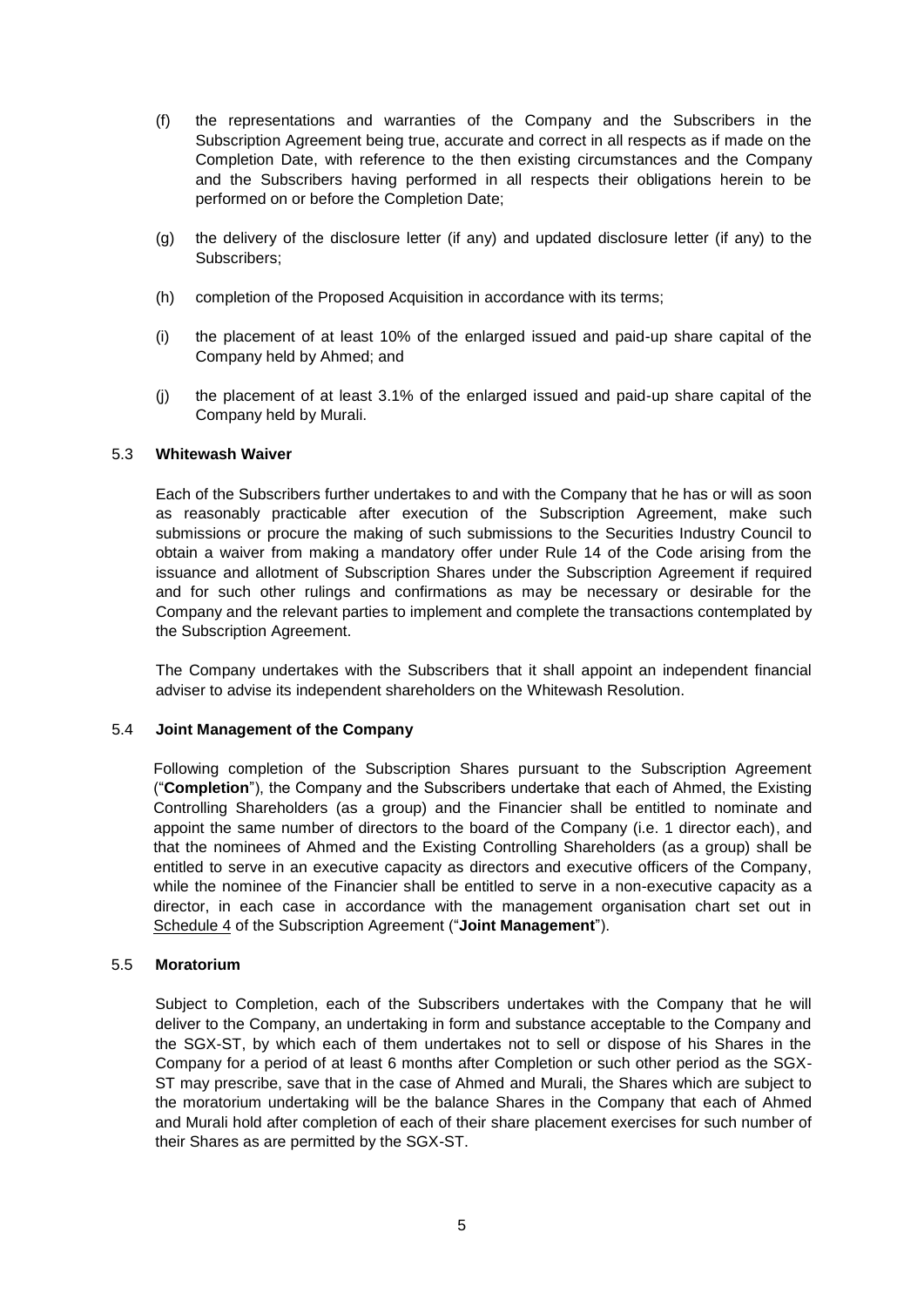All such undertakings shall be executed and delivered by the Subscribers to the Company for delivery to the SGX-ST within such period as the Company, in consultation with the SGX-ST, may notify to the Subscribers in writing.

## **5. MANDATE FOR THE ISSUE OF THE SUBSCRIPTION SHARES**

The Company will, in due course, be convening an extraordinary general meeting to seek approval of Shareholders for the allotment and issuance of the Subscription Shares, as well as the approval of the Shareholders to waive their rights to receive a mandatory general offer from the Subscribers in connection with the allotment and issue of the Subscription Shares under the Code.

## **6. INTERESTS OF DIRECTORS AND CONTROLLING SHAREHOLDERS**

Save in respect of the Joint Management, none of the directors of the Company ("**Directors**") or (to the best of the Company's knowledge) controlling Shareholders has any interest, direct or indirect, in the Equity Subscription.

## **7. FURTHER INFORMATION**

### 7.1 **Circular**

Subject to SGX-ST's approval, a circular containing further information on the Equity Subscription, together with a notice of the extraordinary general meeting will be despatched by the Company to the Shareholders in due course.

### 7.2 **Documents for Inspection**

A copy of the Subscription Agreement will be made available for inspection during normal business hours at the registered office of the Company for three (3) months from the date of this announcement.

#### 7.3 **General**

None of the Subscription Shares will be placed to any person or groups of persons disallowed by the SGX-ST as set out under Rule 812(1) of the Listing Manual of the SGX-ST. Pursuant to the Subscription Agreement, the Subscribers have represented that they does not fall within the class of persons as set out under Rule 812(1) of the Listing Manual of the SGX-ST.

## **8. CAUTION IN TRADING**

Trading of the Company's securities on the SGX-ST had been voluntarily suspended by the Company on 28 February 2018.

Shareholders and Noteholders are advised to read this announcement and any further announcements by the Company carefully. There is no certainty or assurance as at the date of this announcement that any discussions or prospects will be successfully concluded or any definitive agreements in relation to any transactions will be entered into. Shareholders and Noteholders should consult their stockbrokers, bank managers, solicitors or other professional advisors if they have any doubt about the actions they should take.

## **9. RESPONSIBILITY STATEMENT**

The Directors (including those who may have delegated detailed supervision of the preparation of this announcement) collectively and individually accept full responsibility for the accuracy of